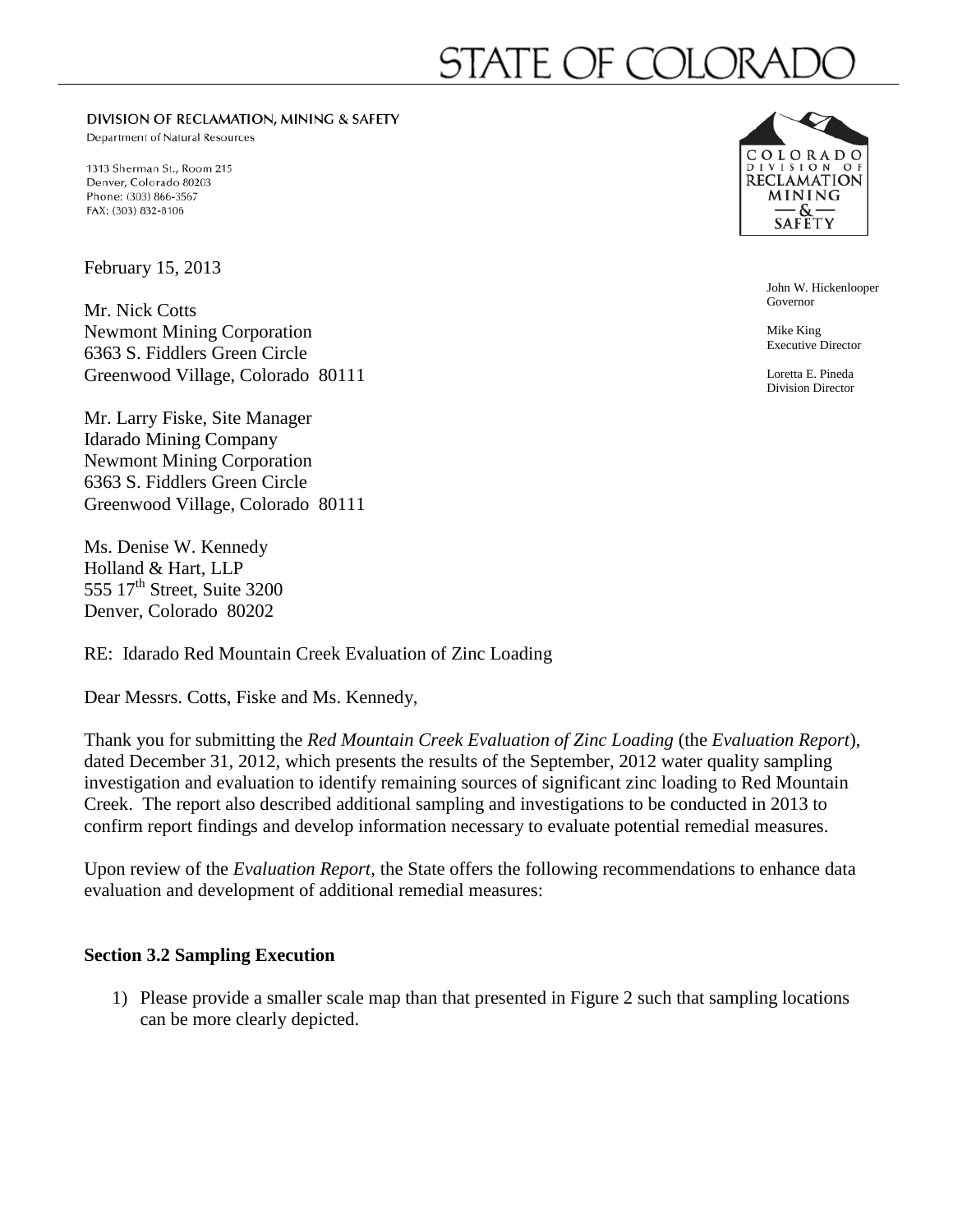## **Section 3.2.2 Surface Water Quality Sampling**

**1)** The *Evaluation Report* noted that "sampling teams began near the headwaters of the drainage basin area and progressed downstream in Red Mountain Creek over the course of the three day period." The *RMC Investigation Work Plan,* Standard Operating Procedures, Section 4.1 (4), indicated that sample sites would be approached from downstream toward upstream locations to avoid disturbing sediments. This protocol should be followed in all subsequent sampling efforts.

#### **Section 4.1.7 Segment 7**

1) Idarado's *2012 Third Quarter Report* noted that the Treasury Tunnel pump back system was not in operation from June 6 through the end of the quarter, i.e., September 30, 2012. It is noted that the flow of the Treasury Tunnel at the portal (A-7) was 17.7 gallons per minute (gpm). In 1997, Idarado proposed to the State an interim plan to pump approximately 60 – 80 gallons per minute of Treasury Tunnel water to the Meldrum Tunnel, which discharges into the San Miguel River Watershed. Idarado indicated that they will submit plans for the expansion of the Treasury infiltration system as soon as these plans are finalized. Please ensure that the pump back of Treasury Tunnel water is not operating during all future sampling efforts.

#### **Section 4.1.8 Segment 8**

- 1) Utilizing the flow data and mass balance calculations provided in Table 3, the nonpoint source contribution of dissolved zinc loading in Segment 8, within which RMT-2 is located, increased by 6.73 pounds per day, constituting approximately 21% of the zinc load measured at RMC1. Utilizing the "normalizing" flow rates measured by the United States Geological Survey (USGS) in 2002, the nonpoint source contribution of dissolved zinc loading in Segment 8 increased by 2.73 pounds per day, constituting approximately 5% of the zinc load measured at RMC1.
- 2) The combined zinc loading from the three seeps observed flowing from the toe of Red Mountain Tailings Pile number 2 (RMT-2) totals 1.76 pounds per day, constituting approximately 5% of the dissolved load at RMC-1.
- 3) The Colorado Department of Public Health and Environment's (CDPHE's) Hazardous Materials and Waste Management Division will work with CDPHE's Water Quality Control Division regarding point sources identified as seeps located at the Buried Tailings, RMT-2, Barstow T. Infiltration, Treasury T. Infiltration system, Genessee T. Infiltration, etc.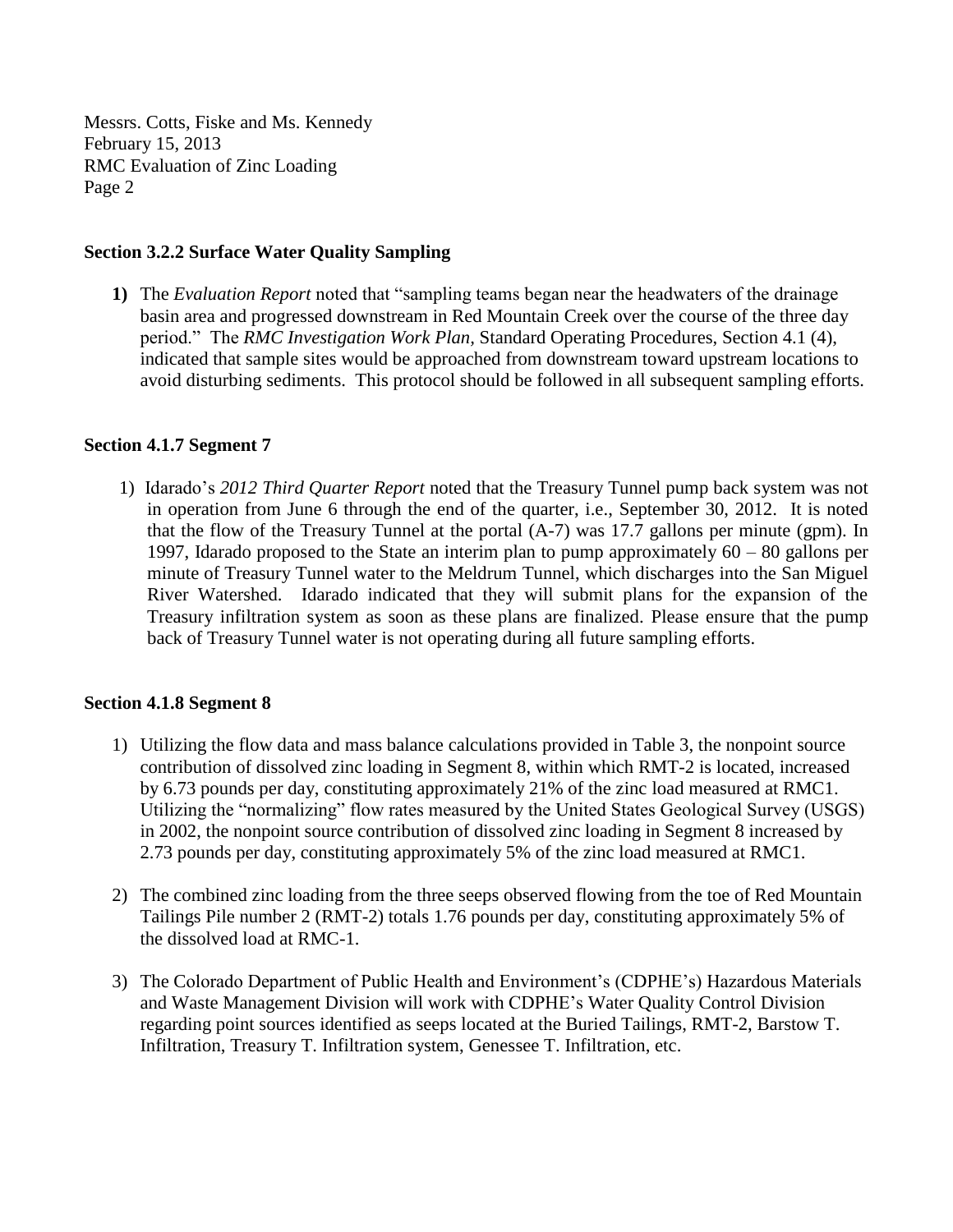## **Section 4.1.10 Segment 10**

- 1) Pursuant to RAP figure 47.10, there are two draining adits at the Guston: the "primary portal" is the lower elevation adit, and the "secondary portal" is the higher elevation. It is understood that the "primary portal" was not flowing during the September 2012 sampling event. Please include sampling of both portals in future sampling efforts.
- 2) According to Figure 1 of the *Evaluation Report*, Governor Gulch appears to drain into Red Mountain Creek from the west side of the basin within Segment 10. This flow and corresponding metal loading was not accounted for, which may explain some of the flow and loading discrepancies noted in Segments 10 and 11.
- 3) Please include flows and a metals analysis from Governor Gulch if a new mass balance sampling effort is conducted.

#### **Section 4.1.11 Segment 11**

- 1) According to Figure 1 of the *Evaluation Report*, Galena Lion Gulch appears to drain into Red Mountain Creek from the west side of the basin within Segment 11. This flow and corresponding metal loading was not accounted for, which may explain some of the flow and loading discrepancies noted in Segment 11.
- 2) Please include flows and a metals analysis from Galena Lion Gulch if a new mass balance sampling effort is conducted.

#### **Section 4.1.16 Segment 16**

- 1) According to Figure 1 of the *Evaluation Report*, McIntyre Gulch appears to drain into Red Mountain Creek from the west side of the basin within Segment 16. This flow and corresponding metal loading was not accounted for, which may explain some of the flow and loading discrepancies noted in Segment 16.
- 2) Please include flows and a metals analysis from McIntyre Gulch if a new mass balance sampling effort is conducted.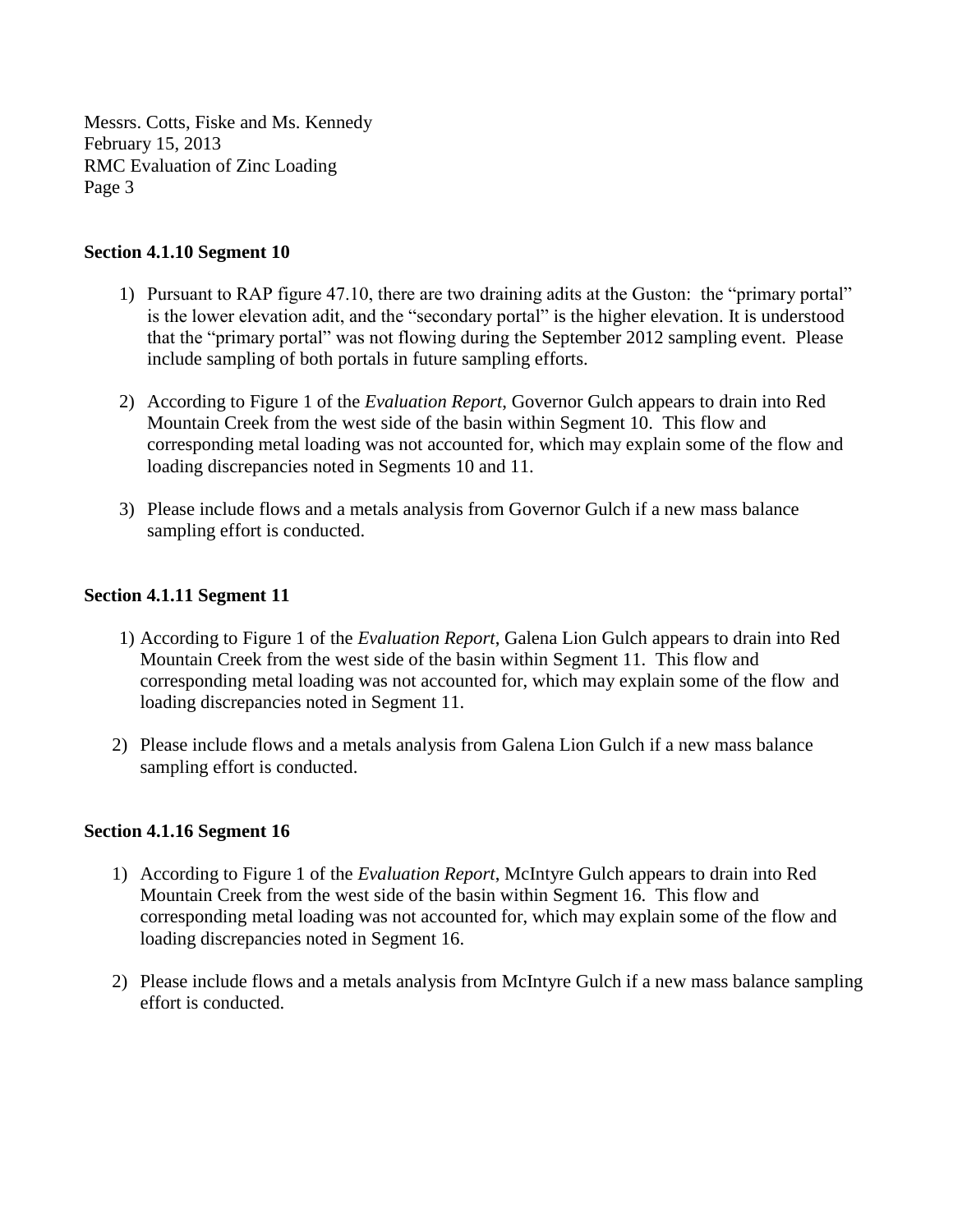## **Section 4.1.17 Segment 17**

- 1) According to Figure 1 of the *Evaluation Report*, Monument Gulch appears to drain into Red Mountain Creek from the west side of the basin within Segment 17. This flow and corresponding metal loading was not accounted for, which may explain some of the flow and loading discrepancies noted in Segment 17.
- 2) Review of the Ironton Park Topographic map, the Beaver and Belfast mines, and the Larson Brothers mines are located on the west side of the valley in Segment 17.
- 3) Please include flows and metals analyses from Monument Gulch, and all draining mines if a new mass balance sampling effort is conducted.

## **Section 5.0 Analysis of Existing Data Section 5.1 Idarado RAP Monitoring**

- 1) Red Mountain Creek Performance Objective Water Quality sampling results taken from 2005- 2011 indicate that pre-remediation zinc concentrations have been reduced by approximately 25% during the sampling period. Please compare pre-remediation high- and low-flow water quality data with 2005 - 2012 biannual water quality data in an effort to identify the remedial elements that have been most effective in reducing zinc loads to Red Mountain Creek.
- 2) Please provide data from historic RMT2 peizometer sampling.

## **Section 5.2 United States Geological Survey (USGS) Investigation**

- 1) The *Evaluation Report* states that "Because the tracer-dilution method is less variable than using hand-held instrumentation to measure stream flow, and since the flow rates calculated during the USGS sampling event were similar to flow rates observed during this study, the USGS flow rates were incorporated into the mass balance as a way of "normalizing" flow data measured during this study to verify if a few of the large non-point source gains in calculated zinc loading may be explained by errors in flow measurement as previously stated in Section 4."
- 2) To avoid flow measurement variations and/or errors in the future, please consider using the tracer-dilution method of measuring flow if a new mass balance sampling effort is conducted.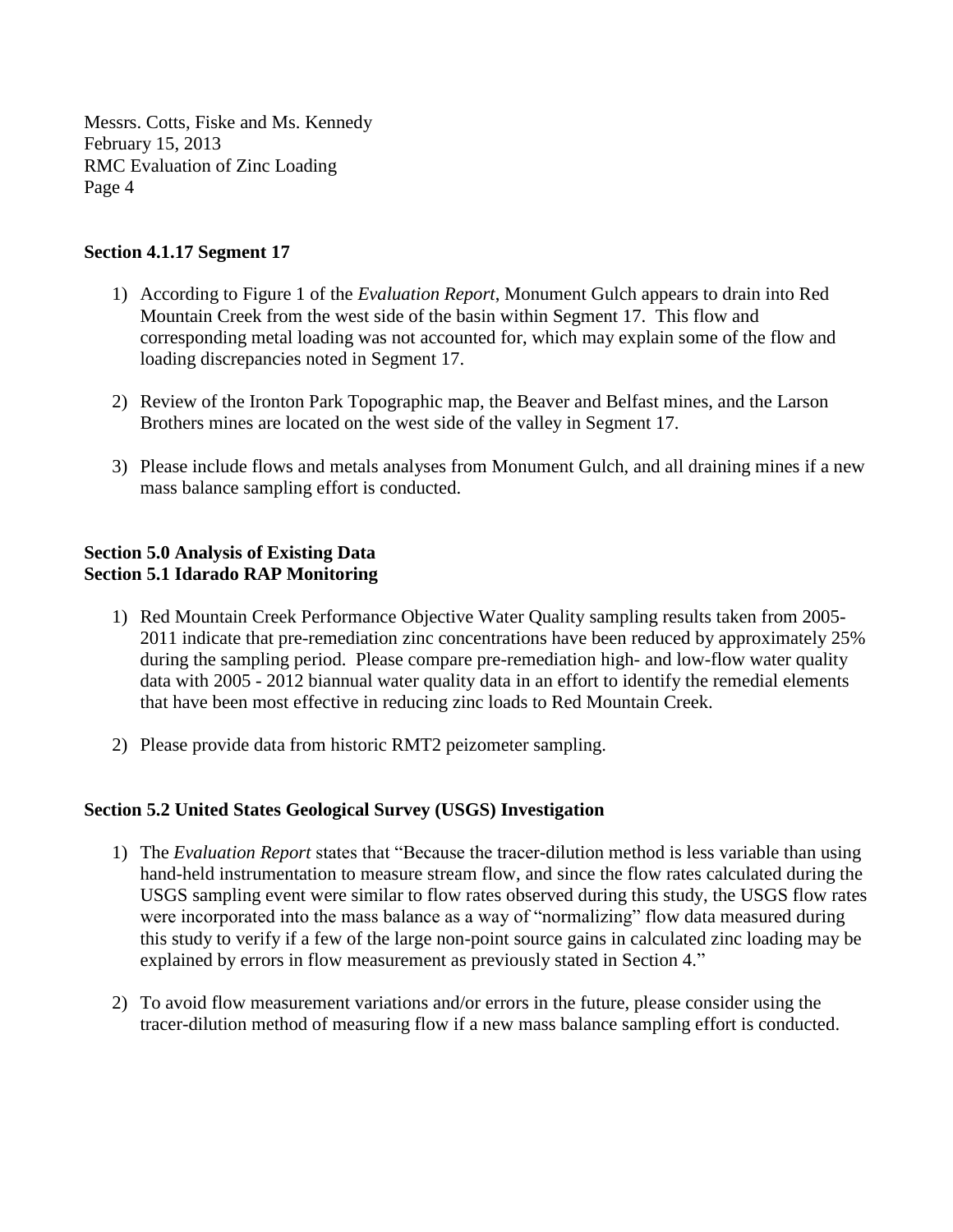## **Section 6.0 Summary of Findings and Further Investigation**

- 1) The *Evaluation Report* listed the eight major point sources in order of decreasing zinc loading contributions. The State would interject the combined three RMT-2 seeps as number 8, moving the buried tailings seep to position number 9 as follows:
	- i.) Genessee Adit (14.44 lbs/day) 67.0% of zinc loading at RMC-1
	- ii.) Rouville Portal  $(5.02 \text{ lbs/day})$  11.4% of zinc loading at RMC-1
	- iii.) Joker Tunnel (4.68 lbs/day) 10.6% of zinc loading at RMC-1
	- iv.) Treasury Tunnel (4.45 lbs/day) 12.4% of zinc loading at RMC-1
	- v.) Red Mountain Adit (4.19 lbs/day) 11.9% of zinc loading at RMC-1
	- vi.) National Bell Portal (2.62 lbs/day) 04.4% of zinc loading at RMC-1
	- vii.) Guston Portal (2.49 lbs/day) 05.6% of zinc loading at RMC-1
	- viii.) 3 Seeps @ RMT-2 (1.76 lbs/day) 05.0% of zinc loading at RMC-1
	- ix.) Buried Tailings Seep (1.6 lbs/day) 03.6% of zinc loading at RMC-1
- 2) As a result of the State interjecting the three combined seeps at RMT-2 as the eighth major point source contributing zinc to the system, please revise the Idarado proposed 2013 field investigations to include monitoring the three combined seeps and peizometers at RMT-2 with the other eight sources identified.
- 3) As the non-point-source zinc contribution from RMT-2 is not clear, please revise the Idarado proposed 2013 field investigations to include monitoring to bracket RMT2 with the (now) nine point sources identified.
- 4) As mentioned in earlier Sections of the State's review, please include sampling and evaluation of Governor Gulch, Galena Lion Gulch, McIntyre Gulch, Monument Gulch and any draining mines located on the west side of the valley if a new mass balance sampling effort is conducted.
- 5) Implementation of the Weepline at the Treasury Tunnel has proven to be ineffective in part due to a limited wetland area in which the mine drainage infiltrates. The saturation of the ground has caused portions of the flow to emerge from the wetland in preferential pathways that flow overland into Red Mountain Creek. In 1997, Idarado proposed to the State an interim plan to pump approximately 60 – 80 gallons per minute of Treasury Tunnel water to the Meldrum Tunnel, which discharges into the San Miguel River Watershed. Idarado indicated that they will submit plans for the expansion of the Treasury infiltration system as soon as these plans are finalized. Please include treatment of the full flow from the Treasury Tunnel when evaluating remedial measures.
- 6) The State will need to consider the effect on San Miguel River water quality without contribution of Treasury Tunnel Pump back flows.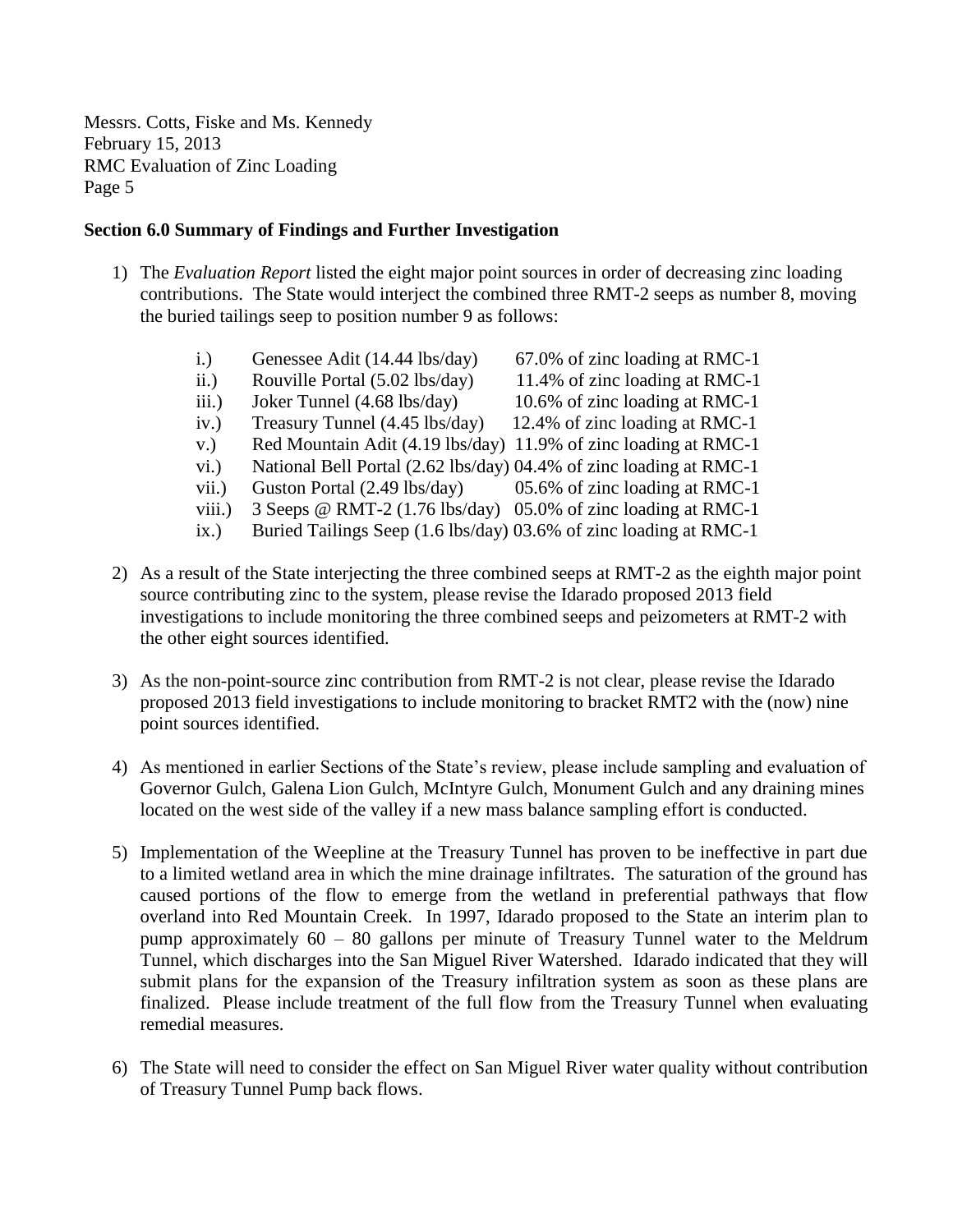7) Implementation of the Weepline at the Genessee Mine has also proven to be ineffective in part due to precipitation of iron and resultant occlusion of the perforations in the pipe and interstitial spaces in the down-gradient soils. The occlusion of the pipe and ground has caused the portions of the flow to emerge from the pipe in preferential pathways that flow overland into Red Mountain Creek.

The *Evaluation Report* proposes that Idarado will "perform a reconnaissance survey to identify if an area is more favorable for infiltrating the water from the Genessee Adit drainage into natural ground, conduct infiltration testing and obtain necessary design information." Considering the ineffectiveness of the existing design, please consider designs to minimize iron precipitation in the pipe and down-gradient soils.

8) The *Evaluation Report* indicates that the Genessee Mine drainage contributes approximately 67% of the zinc loading at RMC-1. At the limited flow rate of 17 gpm, the Treasury Tunnel mine drainage contributes approximately 12.4% of the zinc loading at RMC-1. The buried tailings seep contributes 3.6%, and the Barstow and RMT2 seeps combined, contribute approximately 6.8% of the zinc loading to RMC-1.

In addition to the remedial measures proposed in the *Evaluation Report*, the State requests that Idarado consider the active treatment of mine drainage at the Guston and the Idarado-owned properties, i.e., (consolidation of) the Treasury Tunnel Drainage, and seeps located at the Buried tailings, Barstow and RMT -2.

Please contact me if you have any questions or need for clarification. I can be reached at: (970) 708- 7188 or at P.O. Box 2927, Telluride, Colorado 81435, or at Camille.price@state.co.us.

Sincerely,

Camille Price

Camille Price Project Manager

cc: Doug Jamison, CDPHE-HMWMD Jason King, Attorney General's Office Julio Madrid, Battle Mountain Resources, Inc. Sherm Worthington, Worthington Miller Environmental, LLC